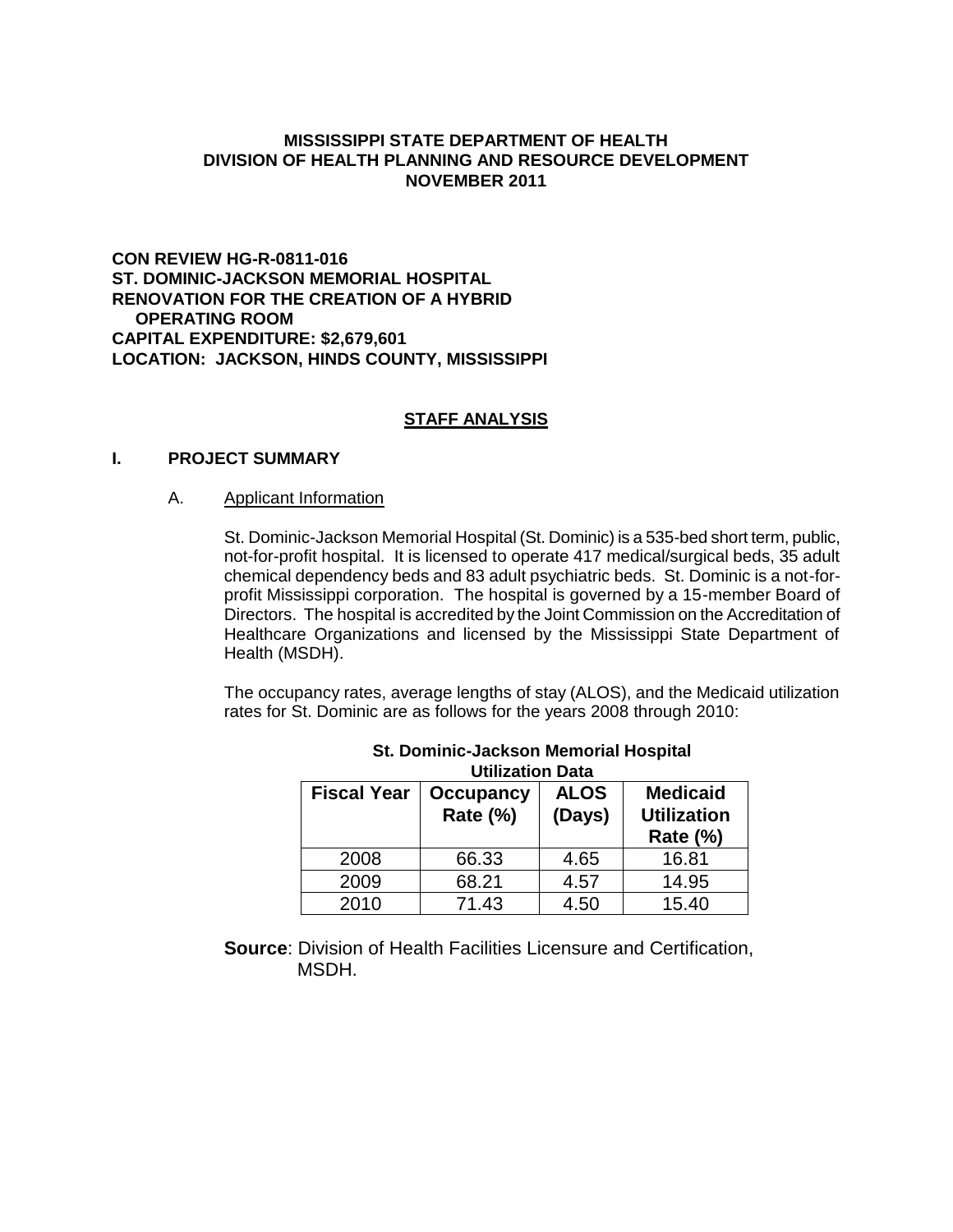### **B. Project Description**

St. Dominic-Jackson Memorial Hospital requests Certificate of Need (CON) authority for renovation of its current hospital space for a hybrid operating room (OR). The applicant indicates that the scope of the proposed project involves renovation of the current sterile storage room located on the second floor of the hospital for a hybrid operating room and the renovation of additional space on the second floor for the relocation of the sterile storage room. The proposed project involves the complete renovation of 1,840 square feet on the second floor of the hospital. According to the applicant, the project involves 2,274 square feet of renovation for the creation of a hybrid operating room (1,150 square feet), relocation of the sterile storage area (690 square feet) and partial renovation of a hallway (434 square feet).

The proposed hybrid operating room is conveniently located on the same floor as the hospital cardiovascular operating rooms and heart catheterization labs. The proposed project will consist of the demolition, reconfiguration and build-back of an existing sterile supply/storage room and a portion of the old cardiologist lounge to allow for the creation of a new hybrid operating room. No new services will be offered as a result of this project.

The total proposed capital expenditure is \$2,679,601 and of that amount, approximately 16.31 percent is allocated for renovation; 18.13 percent for non-fixed equipment; 1.82 percent for fees (architectural, consultant, etc.); 2.68 percent for contingency reserve; 1.35 percent for other cost (demolition); and 59.71 percent for fixed equipment. The applicant indicates the proposed capital expenditure will be funded from cash reserves. The application contained a letter from the hospital's vice president of finance attesting to the financial feasibility of the project.

The MSDH Division of Health Facilities Licensure and Certification found the site to be acceptable and granted approval.

The applicant asserts that the proposed capital expenditure will be obligated January 2012 or upon CON approval and the anticipated date the proposed project will be completed is April 2012.

#### **II. TYPE OF REVIEW REQUIRED**

The Mississippi State Department of Health reviews applications for construction, renovation, expansion, or capital expenditure in excess of \$2,000,000 under the applicable statutory requirements of Section 41-7-191, subparagraphs (1) (j) of the Mississippi Code of 1972, Annotated, as amended, and duly adopted rules, procedures, plans, criteria, and standards of the Mississippi State Department of Health.

In accordance with Section 41-7-197(2) of the Mississippi Code 1972, Annotated, as amended, any affected person may request a public hearing on this project within 20 days of publication of the staff analysis. The opportunity to request a hearing expires on December 5, 2011.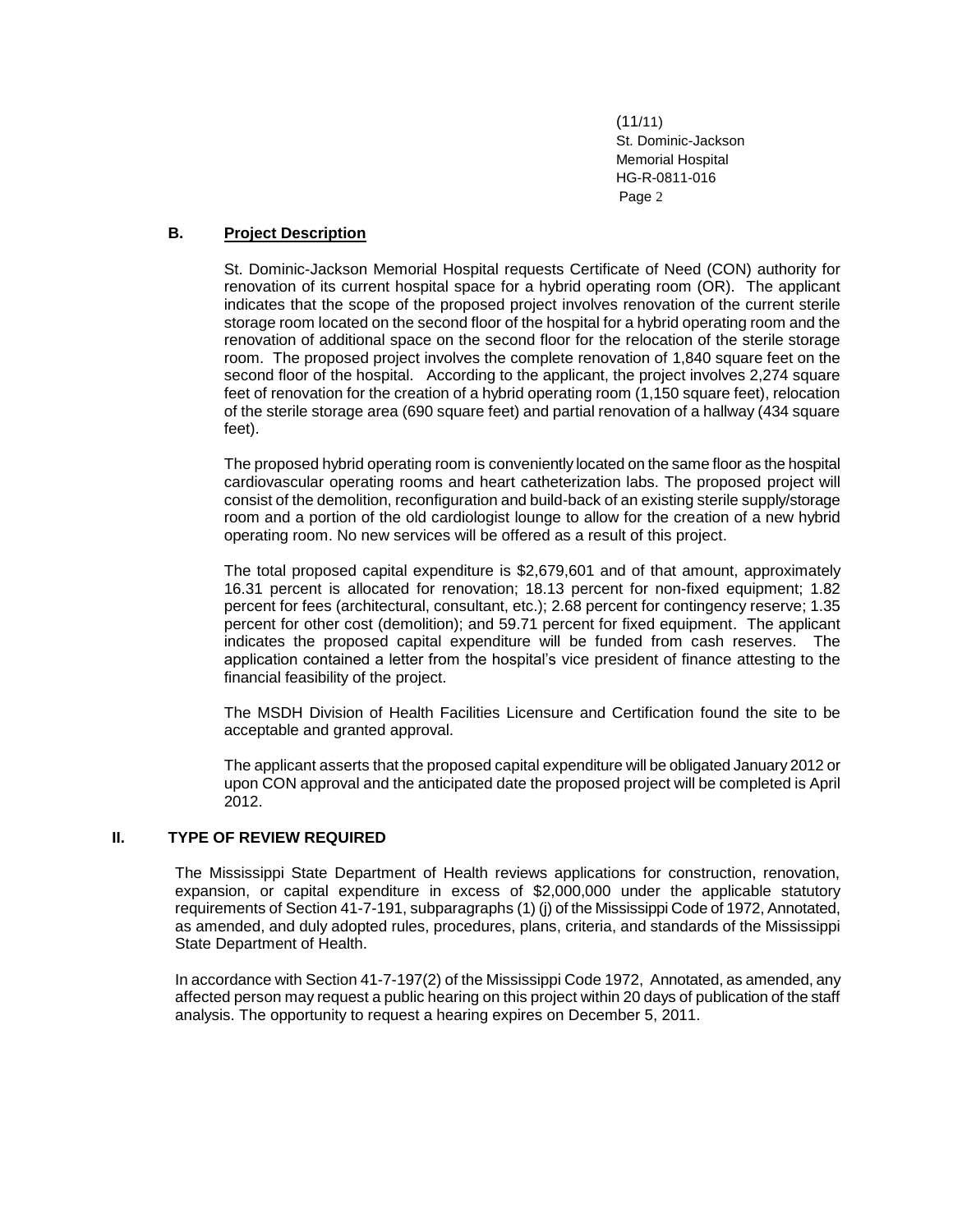#### **III. CONFORMANCE WITH THE STATE HEALTH PLAN AND OTHER ADOPTED CRITERIA AND STANDARDS**

#### **A. State Health Plan (SHP)**

The *FY 2011 State Health Plan* contains criteria and standards which an applicant is required to meet before receiving CON authority for construction, renovation, expansion, or capital improvements, replacement of health care facilities and addition of hospital beds. The application is in substantial compliance with these criteria.

**Note:** Projects are reviewed under the *State Health Plan* that is effective at the time the project is submitted. This project was received on August 31, 2011. The *2012 State Health Plan* became effective September 1, 2011.

### **SHP Criterion 1a – Need**

**Projects which do not involve the addition of any acute care beds:** The applicant shall document the need for the proposed project. Documentation may consist of, but is not limited to, citing of licensure or regulatory code deficiencies, institutional long-term plans (duly adopted by the governing board), recommendations made by consultant firms, and deficiencies cited by accreditation agencies (JCAHO, CAP, etc.). In addition, for projects which involve construction, renovation, or expansion of emergency department facilities, the applicant shall include a statement indicating whether the hospital will participate in the statewide trauma system and describe the level of participation, if any.

According to St. Dominic, the proposed project does not involve the addition of any acute care beds or the offering of new institutional health services. The proposed hybrid operating rooms combine technology that is traditionally housed in the radiology center of a hospital with the operating room. These rooms are transforming surgical care. With this technology, surgeons for the first time will be able to collaborate with pathologist and radiologists during the surgery and make assessments using real-time or instantaneous images. It further allows surgeons to immediately follow a diagnostic procedure with a therapeutic one. The configuration is also advantageous for surgery patients requiring more than one procedure discipline such as vascular and cardiac during one session. Since all of the necessary services can be provided in one operating room, emergencies or complications can be handled in one spot without putting a patient's safety at risk. St. Dominic believes the proposed hybrid operating room will enable the hospital to streamline the delivery of healthcare, with fewer clinical staff involved in patient care and an improvement in crossspecialty communication. Without this technology, patients would be left to seek health care elsewhere throughout the state of Mississippi or even outside of the state of Mississippi. St. Dominic asserts that the project is consistent with its long-term plans and has been duly endorsed by its Board of Directors.

The proposed project will not involve additional beds or the offering of a new institutional health service.

St. Dominic participates in the statewide trauma system as an in-state Level 4 Trauma Center.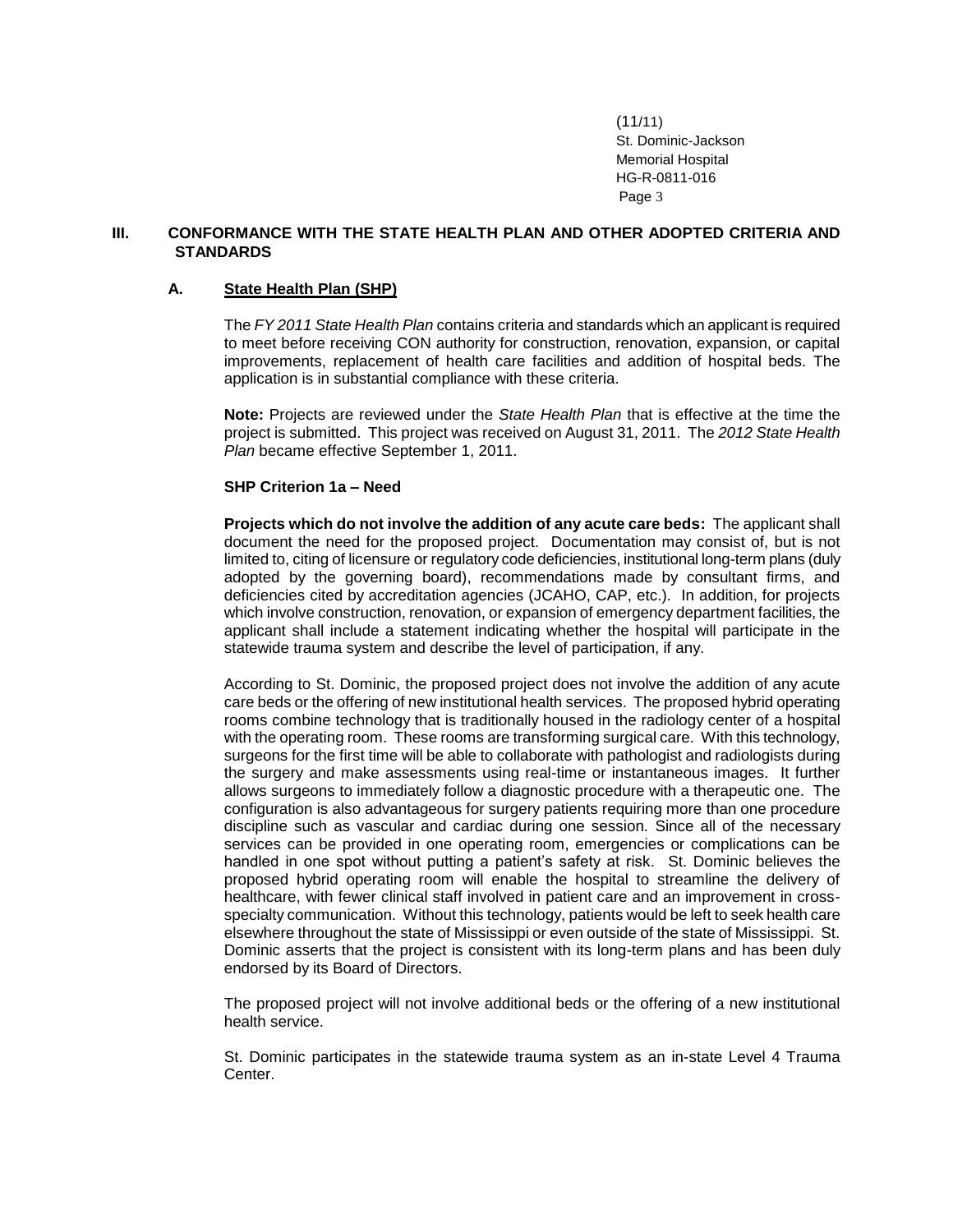#### **SHP Criterion 2 – Bed Service Transfer/Reallocation/Relocation**

This project does not involve the transfer/reallocation or relocation of beds.

#### **SHP Criterion 3 – Uncompensated Care**

St. Dominic affirms that it will provide a reasonable amount of indigent/charity care as required of this criterion. The applicant asserts that all patients, regardless of their circumstances, will be treated at St. Dominic. According to the applicant, the hospital provides the same level of care to all patients, regardless of their financial abilities. In 2009 and 2010, St. Dominic provided \$20,998,653 and \$46,391,635 in indigent/charity care which was 2.35 percent and 4.80 percent of total gross patient revenue, respectively.

#### **SHP Criterion 4 – Cost of Project**

The project will cost \$824.61 per square foot for renovation (see Attachment 2). The *Means Construction Cost Data, 2011*, does not compare costs of renovation projects. The proposed project involves the purchase of fixed and non-fixed equipment.

According to the applicant, the cost of fixed and non-fixed equipment is estimated at \$2,086,000 or 77.84 percent of the total project.

#### **SHP Criterion 5 – Floor Area and Space Requirements**

As previously mentioned, the project involves 2,274 square feet of renovation for the creation of a hybrid operating room (1,150 square feet), relocation of the sterile storage area (690 square feet) and partial renovation of a hallway (434 square feet).

#### **SHP Criterion 7 – Need for Service**

This application does not propose the need for new services. St. Dominic proposes renovation of current hospital space for the creation of a hybrid operating room.

#### **B. General Review (GR) Criteria**

Chapter 8 of the *Mississippi Certificate of Need Review Manual, Revised May 1, 2010;* addresses general criteria by which all CON applications are reviewed. This application is in substantial compliance with general review criteria.

#### **GR Criterion 2 – Long Range Plan**

According to the applicant, its planning process started over a year ago with team meetings between key hospital leaders and physicians. The planning process included an evaluation of site location for the hybrid operating room by the hospital's architect and engineers. This team also communicated with various vendors and other hospital offering similar services to determine the appropriate staffing, equipment and square footage for the hybrid operating room.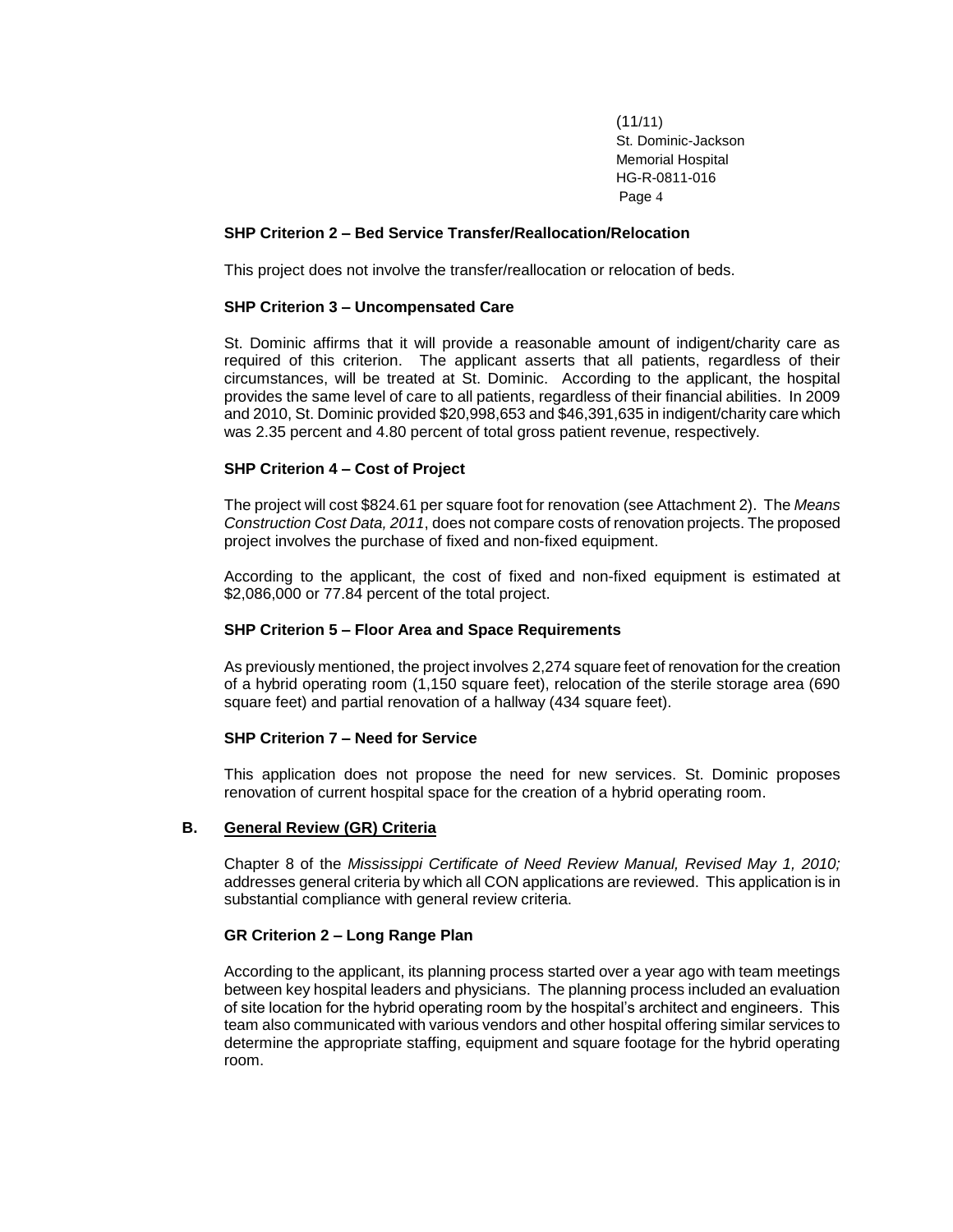St. Dominic asserts that it has provided cardiac care to the residents of Mississippi for over 35 years. The hospital is continuing to make major investment to improve its facilities and harness a new generation of medical advancements in technology so its physicians can practice aggressive interventional cardiovascular medicine with outstanding clinical results. The hybrid operating room is another medical advancement that will allow St. Dominic to provide outstanding cardiac care to its patients.

#### **GR Criterion 3 – Availability of Alternatives**

St. Dominic considered two alternatives to the proposed project submitted to the Department. First, St. Dominic considered whether to use an existing space in the hospital to provide the services found in a hybrid operating room instead of renovation. The applicant asserts that the typical square footage for a heart catheterization laboratory is approximately 500-700. The typical square footage for an operating room and prep area is approximately 600-800. A hybrid operating room however requires between approximately 1,000 to 1,200 square feet of space to accommodate all of the necessary medical equipment and medical personnel. Thus, St. Dominic rejected this alternative.

Second, St. Dominic considered whether to maintain status quo and do nothing. St. Dominic considered doing nothing and not offering this service to the residents of Mississippi. Not offering the services would require St. Dominic's patients to seek the treatment elsewhere in the State or even outside of Mississippi. Thus, St. Dominic rejected this alternative.

According to the applicant, the proposed project most effectively benefits the health system by increasing the accessibility of the services offered in a hybrid operating room. The use of the hybrid operating room also directly impacts patient safety. Since all of the necessary services can be provided in one operating room, emergencies or complications can be handled in one spot without putting a patient's safety at risk. Hybrid operating rooms also reduce the length of stay for patients. Because patients would not have to have their surgery staged over a period of days, things are more convenient and, consequently, cost effective.

The applicant believes that St. Dominic cannot offer the same services offered in a hybrid operating room in its current hospital operating rooms or catheterization laboratories. It would be impractical for St. Dominic to construct additional buildings or floors for only the construction of a hybrid operating room. Finally, doing nothing would continue to require patients to undergo multiply surgeries staged over an extended period of time instead of receiving the same service in one operating room. Renovation of St. Dominic's existing building space is the only efficient solution to the identified need.

#### **GR Criterion 4 - Economic Viability**

Based on the applicant's three-year projections, this project will produce a net income of \$543,973, \$575,945, and \$606,128 for the first, second, and third year of operation, respectively.

The application contained a letter from the hospital's vice president of finance, Jennifer Sinclair attesting to the financial feasibility of the project.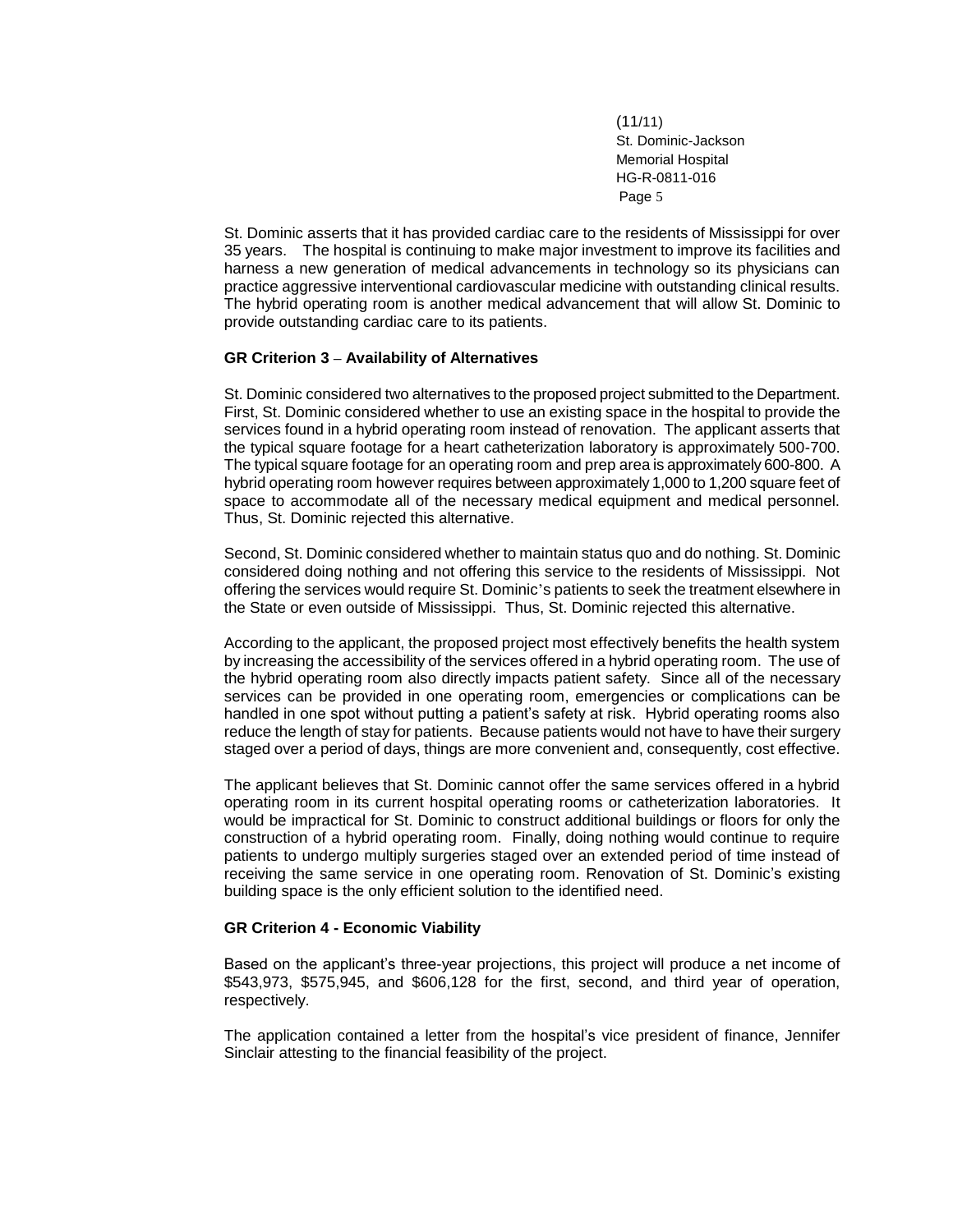#### **GR Criterion 5 - Need for the Project**

St. Dominic asserts that it serve all patients regardless of circumstances or ability to pay. The determination of whether a patient is treated in the hybrid operating room is based upon the diagnosis or procedure required. The benefits of the hybrid operating room are numerous. It will improve the efficiency of the hospital by allowing multiple procedures to be performed in the same setting at the same time. Currently, open-heart surgery and cardiac stents are being performed in separate rooms. With the hybrid operating room, these procedures can be performed in the same room if necessary. The hybrid operating rooms also lower the length of stay for patents and decrease the cost to the patients.

According to the applicant, the final objective of the proposed project is to allow surgeons and their colleagues to perform combined open, minimally invasive, image guided and/or catheter-based procedures in the same operating room in the same operative setting. In other words, the surgical suite allows physicians to diagnose and treat patients in the same operating room. These interdisciplinary, multifunctional rooms bring technology to the patient with the goals of maximizing patient care, improving overall outcomes and decreasing time in the hospital. The applicant asserts that the hybrid operating room increase patient safety while decreasing a patient's recovery time and hospital length of stay.

The application contains nine (9) letters of support for the proposed project.

No adverse comments were received from the community.

#### **GR Criterion 6 - Access to the Facility or Service**

- a. **Medically Underserved Population**: St. Dominic asserts that it makes its services available to all patients regardless of ability to pay. This includes Medicaid recipients, charity/medically indigent patients, racial and ethnic minorities, women, handicapped persons and the elderly. The applicant asserts that it will treat all medically indigent patients who seek or present for services at the hospital.
- b. **Performance in Meeting Federal Obligations**: The applicant submits that St. Dominic does have existing obligations under federal regulations requiring uncompensated care, community service, or access by minority/handicapped persons.

The applicant asserts that the hospital is a charitable organization under section 501(c)(3) of the Internal Revenue Code. St. Dominic is organized and operated exclusively for charitable, religious, and educational purposes. Each year St. Dominic Health Services prepares an annual community benefit report. The application contains a copy of the annual community benefit report.

c. **Unmet Needs to be served by Applicant**: The applicant submits the following percentage of gross patient revenue (GPR) and actual dollar amount of health care provided to charity care patients for the last two years as well as the projected amounts for the two years following completion of the proposed project: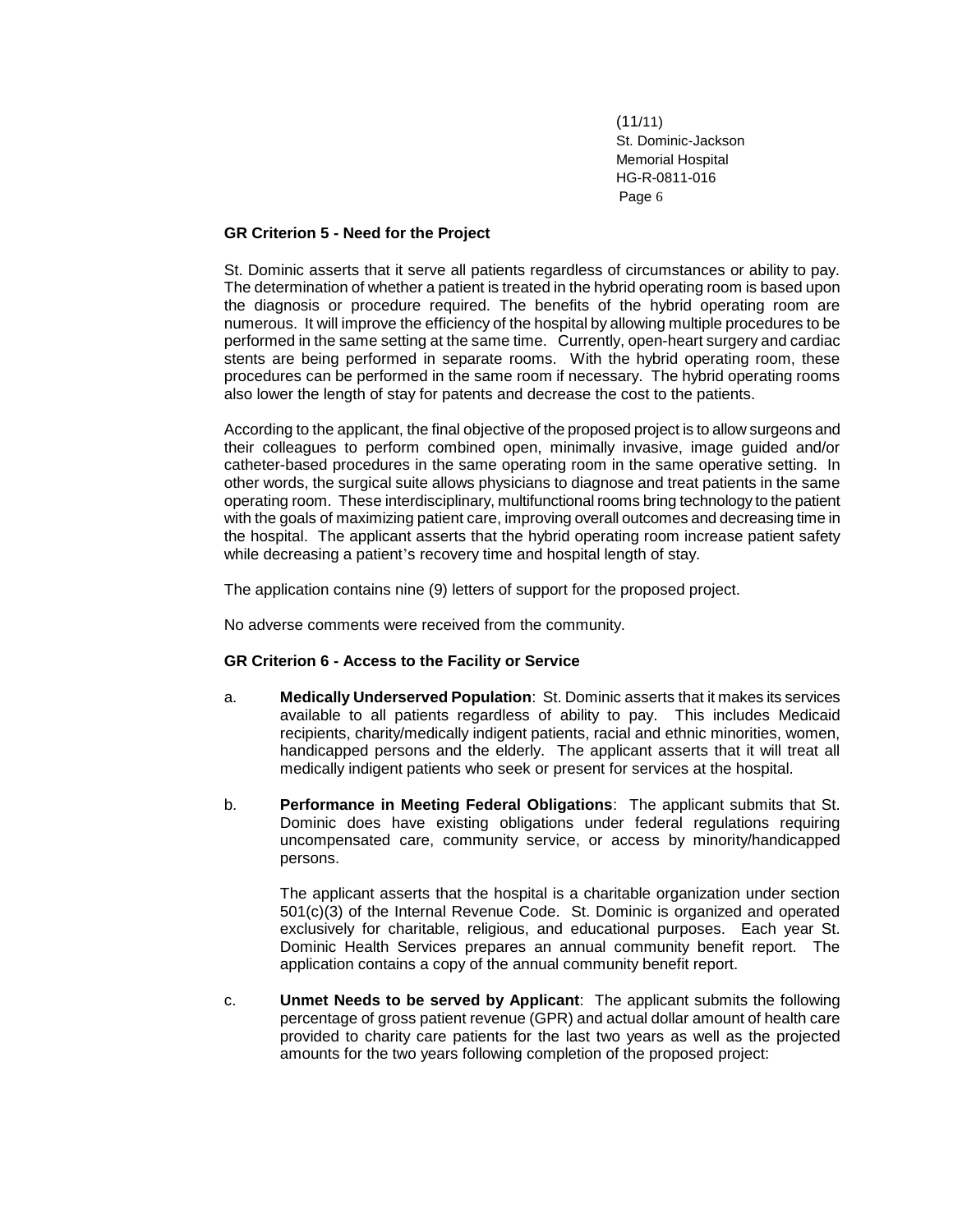#### **Charity Care Patients**

|                                       | GPR % | <b>GPR Dollar</b><br>Amount |
|---------------------------------------|-------|-----------------------------|
| Historical<br><b>Year 2008</b>        | 2.35  | \$20,998,653                |
| <b>Historical</b><br><b>Year 2009</b> | 4.80  | \$46,391,635                |
| Projected<br>Year 1                   | 4.80  | \$49,925,709                |
| Projected<br>Year <sub>2</sub>        | 4.80  | \$51,432,480                |

#### **GR Criterion 7 - Information Requirement**

The applicant affirms that it will record and maintain the information required by this criterion and make it available to the Mississippi State Department of Health within 15 business days of request.

### **GR Criterion 8 - Relationship to Existing Health Care System**

St. Dominic Jackson-Memorial Hospital is located in General Hospital Service Area 5. St. Dominic offers its catheterization and open heart surgery services by referral and scheduled collaboration with a private or employed cardiologist or cardiovascular surgeons. Generally, patients are referred to St. Dominic for these services or arrive to the hospital via the emergency department.

The applicant believes that the hybrid operating room will give St. Dominic the ability to perform all endovascular procedures and future transcatheter aortic valve procedures in one room. Work flow and efficiency will increase because the patient can receive treatment in one room without having to visit multiple rooms for therapy.

According to the applicant, failure to implement the proposed project would result in St. Dominic not being able to serve the aging population of Mississippi or those patients with multiple co-morbidities. In addition, patents will continue to experience longer recover times and increased length of stay in the hospital.

Because no new services will be offered as a result of this project, staff concludes that this project would have no adverse affect on other providers in the referenced service area.

The Department received no letters of opposition concerning the proposed project.

#### **GR Criterion 9 - Availability of Resources**

According to the applicant, the project is expected to result in an additional 3.1 FTE (full-time equivalent employees) at an annual additional cost of \$170,000. St. Dominic asserts that the hospital will use its existing personnel to staff the hybrid operating room. In addition, St. Dominic has 28 cardiologists, five (5) cardiovascular surgeons and three (3) vascular surgeons available to provide services to its patients. The applicant currently recruits staff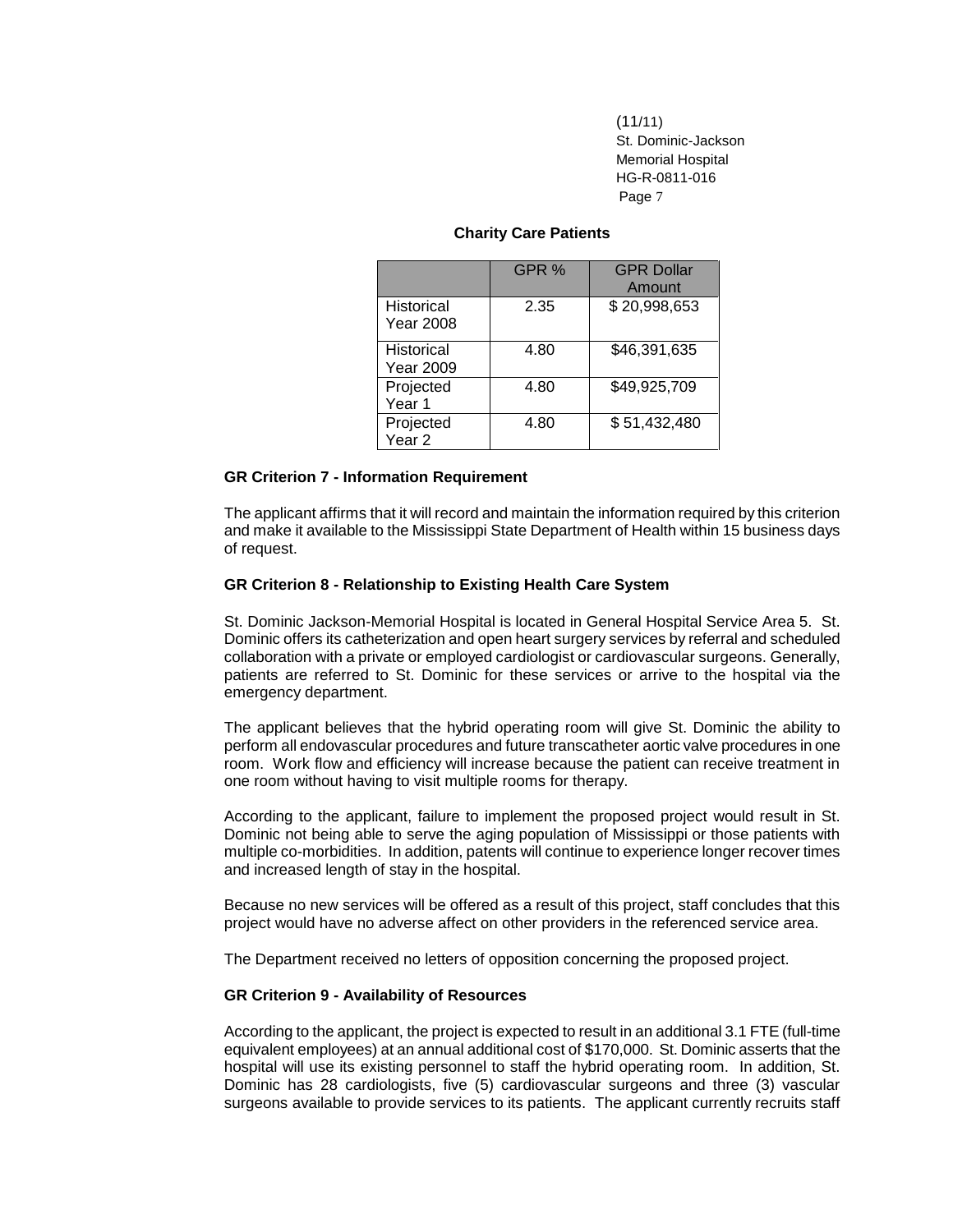through normal human resource channels including, but not limited to, advertising on the internet, radio, television, newspaper and professional publication. St. Dominic also attends career fairs and conducts interviews at schools. These recruiting channels will continue to be used for the additional FTEs for this proposed project.

#### **GR Criterion 14 - Construction Projects**

- a. **Cost Estimate**: The application contains a cost estimate prepared by Barlow, Eddy, Jenkins, P.A. of Jackson, Mississippi.
- b. **Schematic Drawing**: The application contains a schematic drawing of the proposed project.
- c. **Space Allocations**: The applicant submits that the space will conform to all applicable local and state licensing standards for the proposed project.
- d. **New Construction Projects**: This project involves renovation of 2,274 square feet of space.
- e. **Cost per Square Foot**: The project will cost \$824.61 per square foot for renovation (see Attachment 2). The *Means Construction Cost Data, 2011*, does not compare costs of renovation projects.

#### **GR Criterion 16 - Quality of Care**

St. Dominic-Jackson Memorial Hospital is in compliance with the *Minimum Standards for the Operation of Mississippi Hospitals*, according to the Division of Health Facilities Licensure and Certification, MSDH. The facility is accredited by the Joint Commission on Accreditation of Health Care Organizations.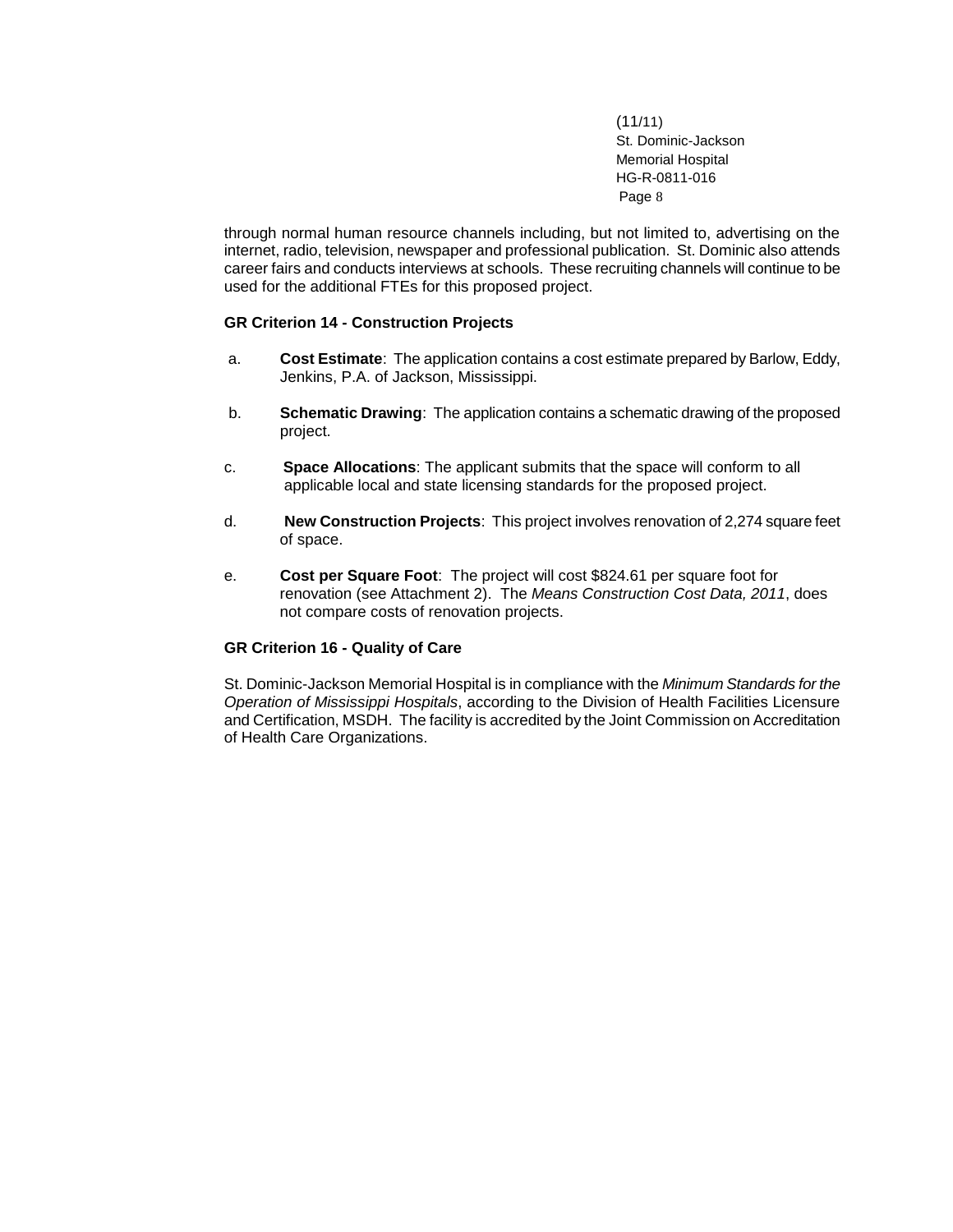### **IV. FINANCIAL FEASIBILITY**

### **A. Capital Expenditure Summary**

The total estimated capital expenditure is allocated as follows:

|    | Item                                      | Cost         | Percent<br>of Total |
|----|-------------------------------------------|--------------|---------------------|
| a. | <b>Construction Cost -- New</b>           | 0            |                     |
| b. | <b>Construction Cost -- Renovation</b>    | \$437,285    | 16.31%              |
| с. | <b>Capital Improvements</b>               |              |                     |
| d. | <b>Total Fixed Equipment Cost</b>         | 1,600,000    | 59.71%              |
| е. | <b>Total Non-Fixed Equipment Cost</b>     | 486,000      | 18.13%              |
| f. | <b>Land Cost</b>                          |              |                     |
| g. | <b>Site Preparation Cost</b>              |              |                     |
| h. | Fees (Architectural, Consultant, etc.)    | 48,863       | 1.82%               |
| i. | <b>Contingency Reserve</b>                | 71,053       | 2.68%               |
|    | <b>Capitalized Interest</b>               |              |                     |
| k. | Other                                     | 36,400       | 1.35%               |
|    | <b>Total Proposed Capital Expenditure</b> | \$2.679.6010 | 100%                |

## **B. Method of Financing**

The applicant indicates that the proposed capital expenditure will be funded from hospital cash reserves. The application contained a letter from the hospital's vice president of finance, Jennifer Sinclair.

## **C. Effect on Operating Cost**

St. Dominic's three-year projected operating statement is presented at Attachment 1.

### **D. Cost to Medicaid/Medicare**

Based on the applicant's projections, the cost to third party payors the first year of operation is as follows:

| <b>Patient Mix</b> | <b>Utilization</b><br>Percentage | <b>First Year Revenue</b> |
|--------------------|----------------------------------|---------------------------|
| Medicaid           |                                  | \$4.446.334               |
| Medicare           | 54                               | 21.827.459                |
| Other              | <u>35</u>                        | .427<br>14.147            |
| Total              | 100                              | \$40.421.220              |

St. Dominic projects 4.80 percent care to charity care for the proposed project.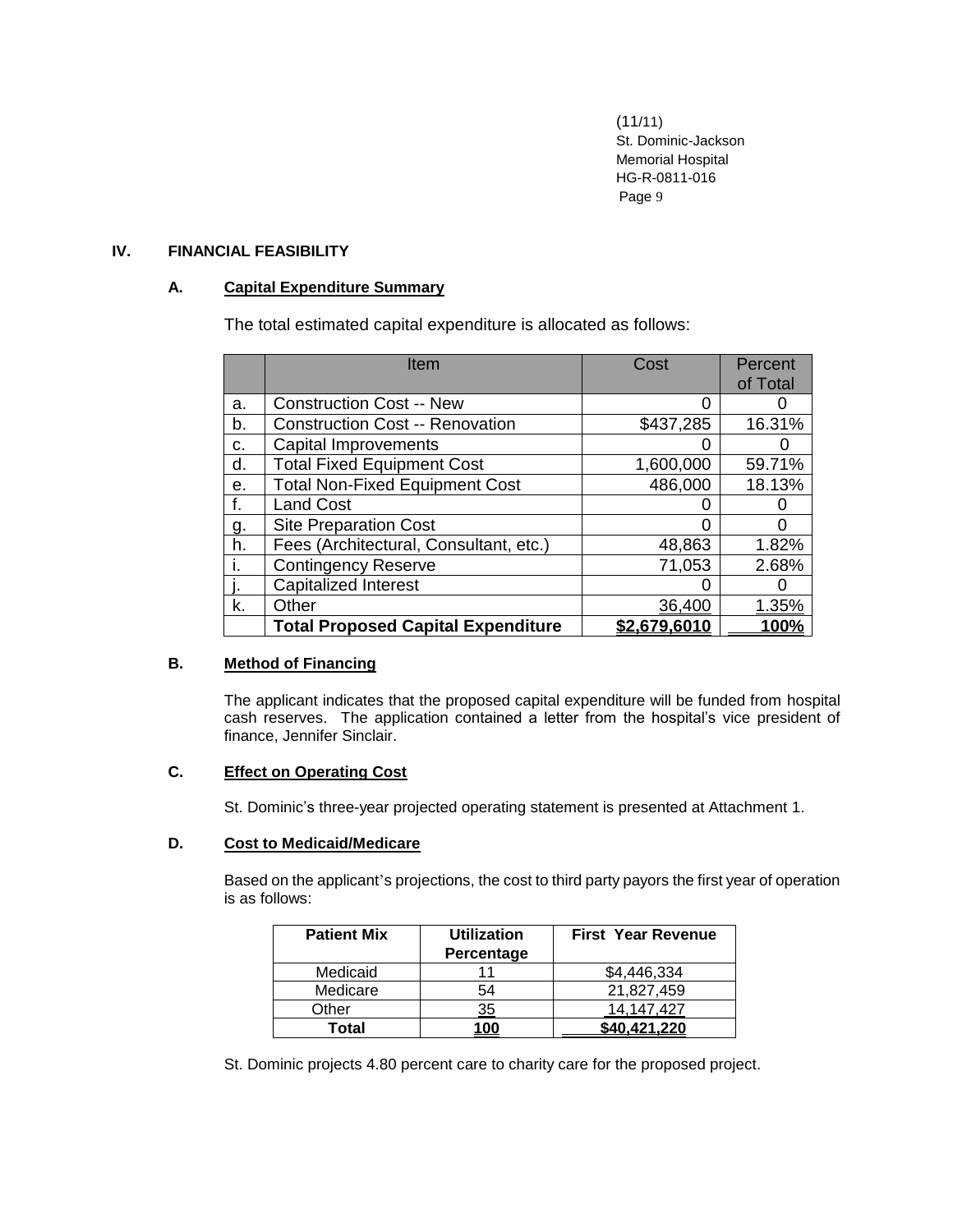### **V. RECOMMENDATIONS OF OTHER AFFECTED AGENCIES**

The Division of Medicaid estimates that the increased annual cost to Medicaid for the proposed project will be \$951,214 in inpatient hospital services, and that outpatient services will be paid as outlined in the *Medicaid State Plan*. The Division of Medicaid opposes this project.

## **VI. CONCLUSION AND RECOMMENDATION**

This project is in substantial compliance with the criteria and standards for the construction, renovation, expansion, capital improvements, replacement of health care facilities, and addition of hospital beds as contained in the *FY 2011 State Health Plan*; the *Mississippi Certificate of Need Review Manual, Revised May 1, 2010*; and duly adopted rules, procedures, and plans of the Mississippi State Department of Health.

The Division of Health Planning and Resource Development recommends approval of the application submitted by St. Dominic Jackson-Memorial Hospital for the renovation of hospital space for creation of a hybrid operating room.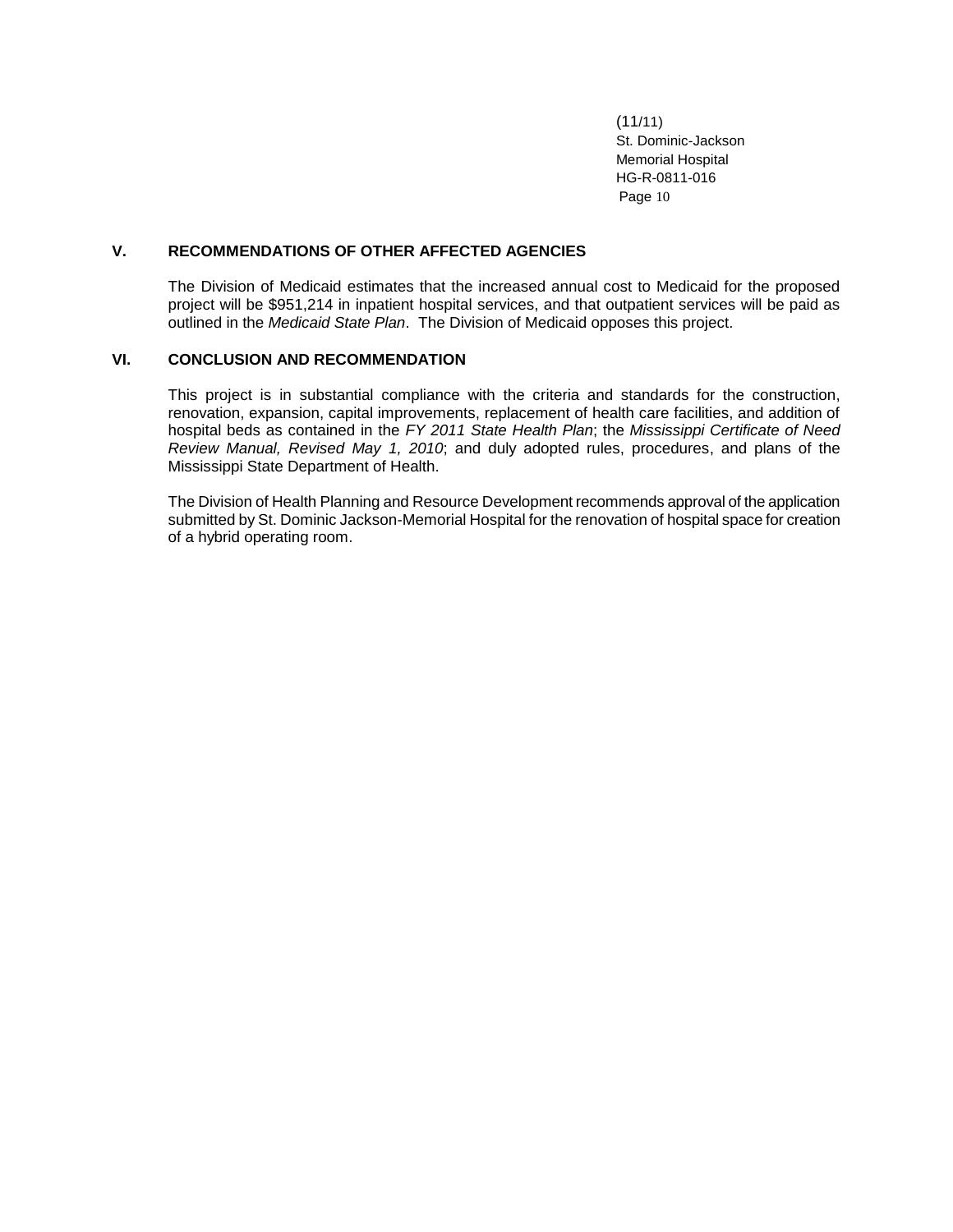## **St. Dominic Jackson-Memorial Hospital HG-R-0811-016 Attachment 1**

| Three-Year Operating Statement (Project Only) |                  |                   |                   |
|-----------------------------------------------|------------------|-------------------|-------------------|
|                                               | Year I           | Year <sub>2</sub> | Year <sub>3</sub> |
|                                               |                  |                   |                   |
| Revenue                                       |                  |                   |                   |
| <b>Patient Revenue:</b>                       |                  |                   |                   |
| Inpatient                                     | \$29,585,556     | \$30,473,123      | \$31,387,316      |
| Outpatient                                    | 10,835,664       | 11,160,734        | 11,495,556        |
| <b>Gross Patient Revenue</b>                  | \$40,421,220     | \$41,633,857      | \$42,882,873      |
| <b>Charity Care</b>                           | 2,142,325        | 2,206,594         | 2,272,792         |
| <b>Deductions from Revenue</b>                | 23,510,545       | 24,215,861        | 24,942,337        |
| <b>Net Patient Revenue</b>                    | \$14,768,351     | \$15,211,401      | \$15,667,744      |
|                                               |                  |                   |                   |
| <b>Expenses</b>                               |                  |                   |                   |
| <b>Operating Expenses:</b>                    |                  |                   |                   |
| <b>Salaries</b>                               | \$170,000        | \$175,100         | \$180,353         |
| <b>Benefits</b>                               | 43,010           | 44,300            | 45,629            |
| <b>Supplies</b>                               | 10,877,100       | 11,203,413        | 11,539,515        |
| Services                                      | $\overline{0}$   | 0                 | 0                 |
| Lease                                         | 112,495          | 115,870           | 119,346           |
| Depreciation                                  | 456,773          | 456,773           | 456,773           |
| Interest                                      | $\overline{0}$   | 0                 | 0                 |
| Other                                         | 2,565,000        | 2,640,000         | 2,720,000         |
| <b>Total Expenses</b>                         | \$<br>14,224,378 | \$<br>14,635,456  | \$<br>15,061,616  |
|                                               |                  |                   |                   |
| <b>Net Income (Loss)</b>                      | \$<br>543,973    | \$<br>575,945     | \$<br>606,128     |
|                                               |                  |                   |                   |
| <b>Assumptions</b>                            |                  |                   |                   |
| Inpatient days                                | 2,009            | 2,069             | 2,131             |
| Outpatient days                               | 416              | 428               | 441               |
| Procedures                                    | 780              | 803               | 827               |
| Charge per outpatient                         | \$26,047         | \$26,047          | \$26,047          |
| day                                           |                  |                   |                   |
| Charge per inpatient day                      | \$14,727         | \$14,727          | \$14,727          |
| Charge per procedure                          | \$51,822         | \$51,822          | \$51,822          |
| Cost per inpatient day                        | \$7,080          | \$7,073           | \$7,067           |
| Cost per outpatient day                       | \$34,193         | \$34,157          | \$34,127          |
| Cost per procedure                            | \$18,236         | \$18,217          | \$18,212          |